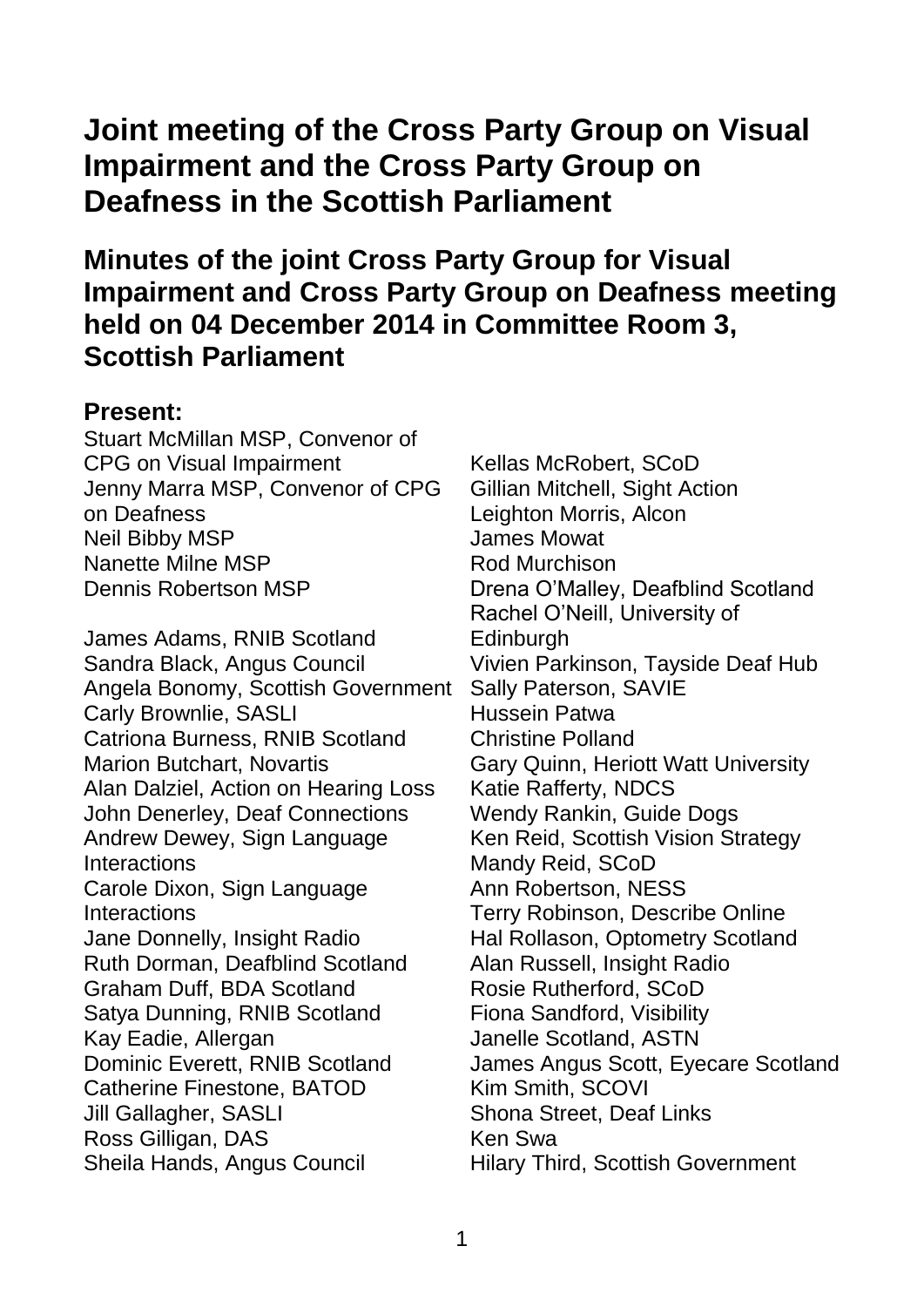Nigel Harvey, RNIB Scotland Richard Hellewell, Royal Blind Clair Henderson, RNIB Scotland Delia Henry, Action on Hearing Loss Colin Howie, SCOVI Caitlin Howie, RNIB Scotland (minutes) Clare Jewell, RNIB Scotland John Legg, RNIB Scotland Caroline Macleod, Haggeye Janis McDonald, SCoD Lewis McNaughton, Scottish Parliament

Jackie Thompson, Alcon Derek Todd, SCoD Julie Turner, Dumfries and Galloway Hard of Hearing Group Gill Wood, Sign Language **Interactions** William Wykes, Eyecare Scotland

## **1. Welcome and Introductions**

Stuart McMillan MSP, Convenor of CPG on Visual Impairment and Jenny Marra MSP, Convenor of CPG on Deafness welcomed everyone to the first joint meeting of the Cross Party Group on Visual Impairment and Cross Party Group on Deafness.

# **2. Apologies**

Jackie Baillie MSP Dr Richard Simpson MSP

Amanda Burt John Donaldson, Scottish Braille Press Jo Emblem, Police Scotland Graham Findlay, NESS Jane Horsburgh, Guide Dogs Paul McCloskey, CEC Libraries David McKerral Mary Rasmussen John Ravenscroft, University of **Edinburgh** George Reid

Susan Robinson Mhairi Thurston, University of Abertay Sandra Wilson Dennis Arnold, Dumfries and Galloway Hard of Hearing Group Jim Edwards, Signature Ronnie Hill, Alliance Scotland Donald Richards, Donaldson's Maggie Short, ATLA Bert Smale, ATLA Alana Trusty, Deaf Links John Urquhart, COSLA John Wilkes, Scottish Refugee Council

# **3. BSL Bill (additional item – Jenny Marra MSP)**

Jenny Marra MSP gave an update on the BSL (British Sign Language) Bill. The subgroup met with Mark Griffin who has noted his thanks for the support he has received. The Bill is supported by 43 MSPs across all parties and has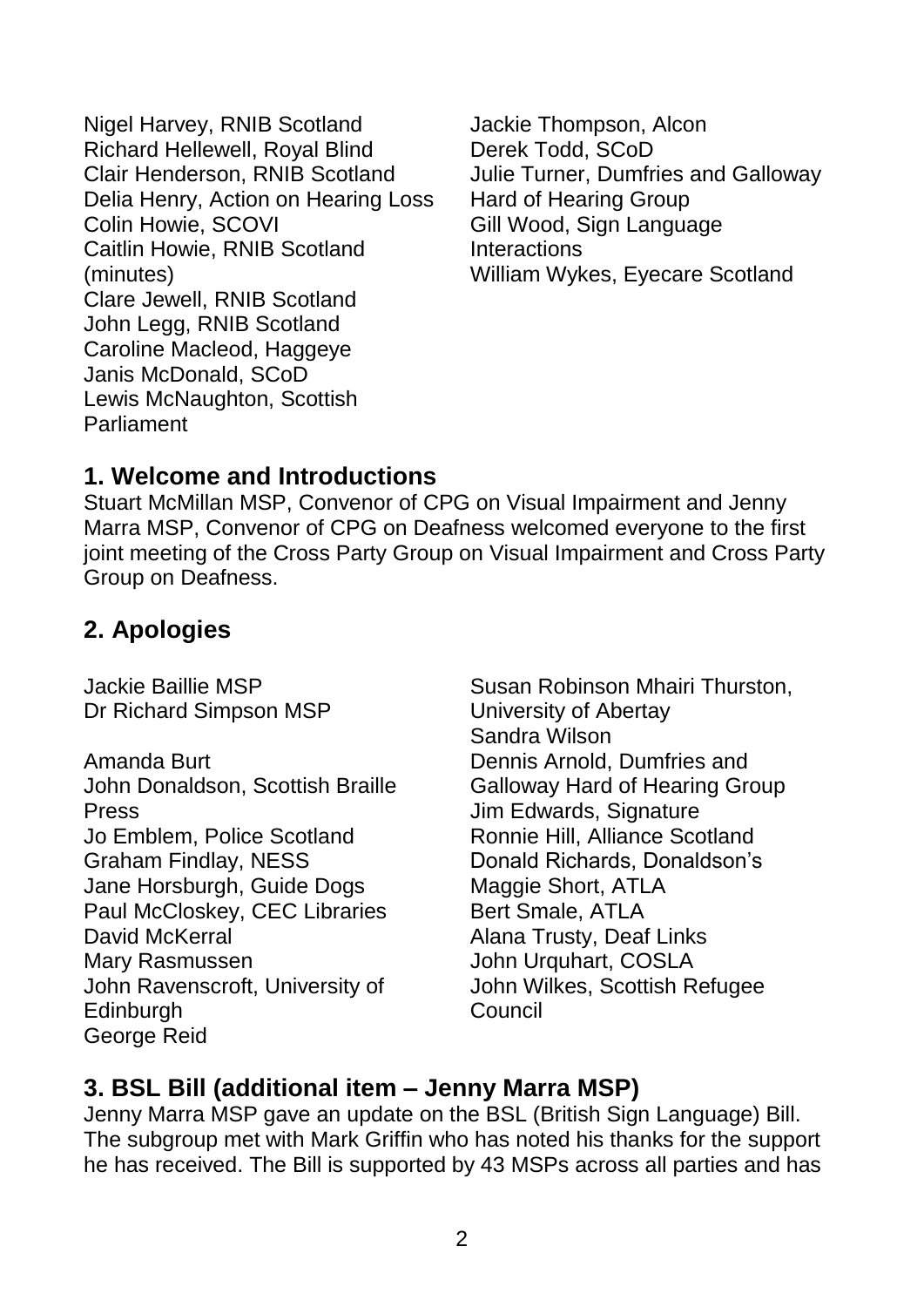now been assigned to the Education and Culture Committee for scrutiny, with evidence to be submitted by 2 February. This will be discussed in detail at the next Cross Party Group on Deafness.

Stuart McMillan MSP noted the importance of public engagement and encouraged the group to send individual submissions for consideration. Evidence via video is also accepted and DVDs about the Bill can be obtained from Mark Griffin, SCoD (Scottish Council on Deafness) and the Scottish Government. Information can also be found online.

#### **Action**

BSL Bill to be added to next CPG on Deafness agenda.

#### **4. Equality, Access and Inclusive Communication**

Hilary Third, Scottish Government, thanked the group for inviting her to the meeting. Hilary noted the importance of those who are sensory impaired being able to communicate with others and to be understood. As she spoke about the principles of inclusive communication, she mentioned that in Scotland there was a drive to ensure people were able to participate fully in society, make decisions that affect their lives and articulate their needs.

There are currently 7 "cross cutting priorities" to support a human rights approach, the information of which the Scottish Government will ensure is accessible to everyone. She mentioned links with Equality legislation and ensuring people were involved to make better policy. She also spoke of the UN Convention on Disability, the references within it on BSL and the appreciation that whilst many Deaf BSL Users would not identify themselves as disabled, it was a positive support to a social model creating change in the future. A Cross-Government Delivery Plan will be produced in the New Year in an effort to improve the outcomes for disabled people. A consultation will take place before summer, with the final plan submitted before the end of the year.

She noted the Scottish Government believes BSL is a linguistic access issue and the BSL (Scotland) Bill is sitting with the Education and Culture Committee. The Bill's transit is likely to influence the understanding of deafness more generally and the government officers are currently working with the BSL and Linguistic Working Group to improve access to information for deaf people and the Scottish Government has been quite radical in setting up a facebook page to support good engagement and involvement of BSL Users in the process.